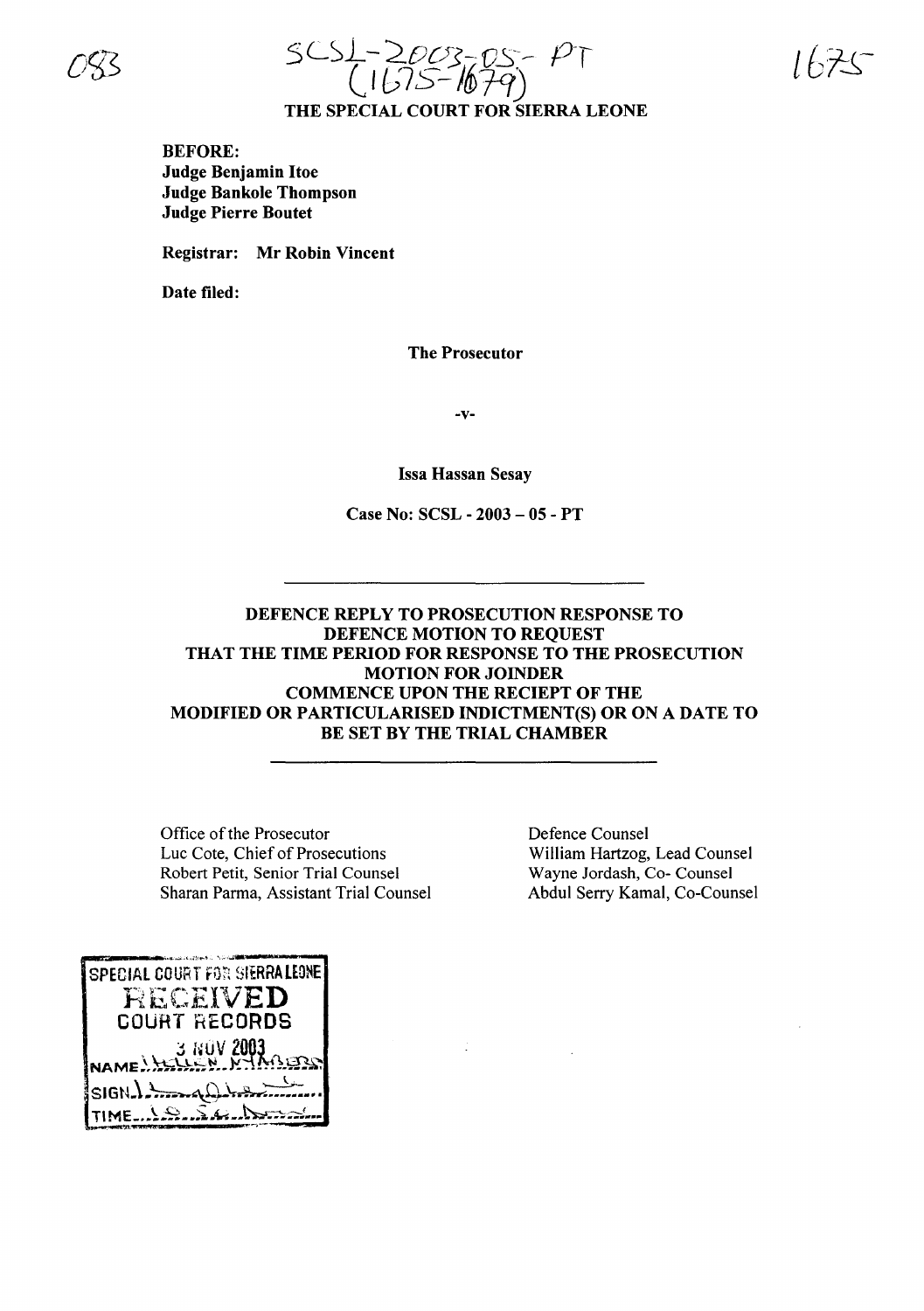# INTRODUCTION

- 1. The Defence bring this motion in response to the Prosecution Response (the "Response") to the Defence Motion (the "Defence Motion") to request that the time period for response to the Prosecution Motion for Joinder (the "Joinder application") commence upon receipt of the modified or particularised indictment(s), ordered by Honourable Bankole Thompson, the Trial Chamber Judge designated under Rule 28 of the RP to rule on the Motion concerning "Defects in the indictment" in his decision and order rendered on October 9, 2003 (the Order) or on a date to be set by the Trial Chamber.
- 2. In the "Response" the Prosecution seek to argue;
	- (i) That "an amended Indictment or Bill of Particulars is not necessary for the determination of the Prosecution Motion for Joinder".
	- (ii) That "hypothetical Motions on Form of the Indictment (are) not relevant to (the) response to Prosecution Motion for Joinder" and,
	- (iii) That "irrespective of the Order to delete or furnish details as to "but" not limited to those events", the Prosecution maintains that as currently framed, the Sesay Indictment sufficiently establishes the requirement of the existence of the "same or different crimes committed in the course of the same transaction" (referring to Rule 48(B) of the Rules of Procedure and Evidence).

## THE PROSECUTOR'S ARGUMENT

## *That an amended Indictment or Bill of Particulars is not necessary to the determination ofthe Prosecution Motion for Joinder*

- 3. The defence observe the Prosecution attempt to re-categorise the "Defence Motion" as a "fourth request for an extension of time thus far filed by Defence Counsel for the Accused". (para.3 of the "Response"). The defence would nevertheless, invite the Trial Chamber to adjudicate upon the merits of the application which, it is submitted, are focussed, in essence upon whether the Prosecution ought to be permitted to require that both the defence and the Trial Chamber consider the "Joinder" application prior to their amendment of the defective indictment.
- 4. The defence fail to appreciate the relevance of the existence and number of prior applications (similar or otherwise) to the merits of the present Motion. The attempt by the Prosecution to introduce the "exceptional circumstances or good cause" test by its purported  $re -$  categorisation of

SCSL-2003-05-PT/ DEFENCE REPLY TO PROSECUTION RESPONSE TO 2 DEFENCE MOTION 082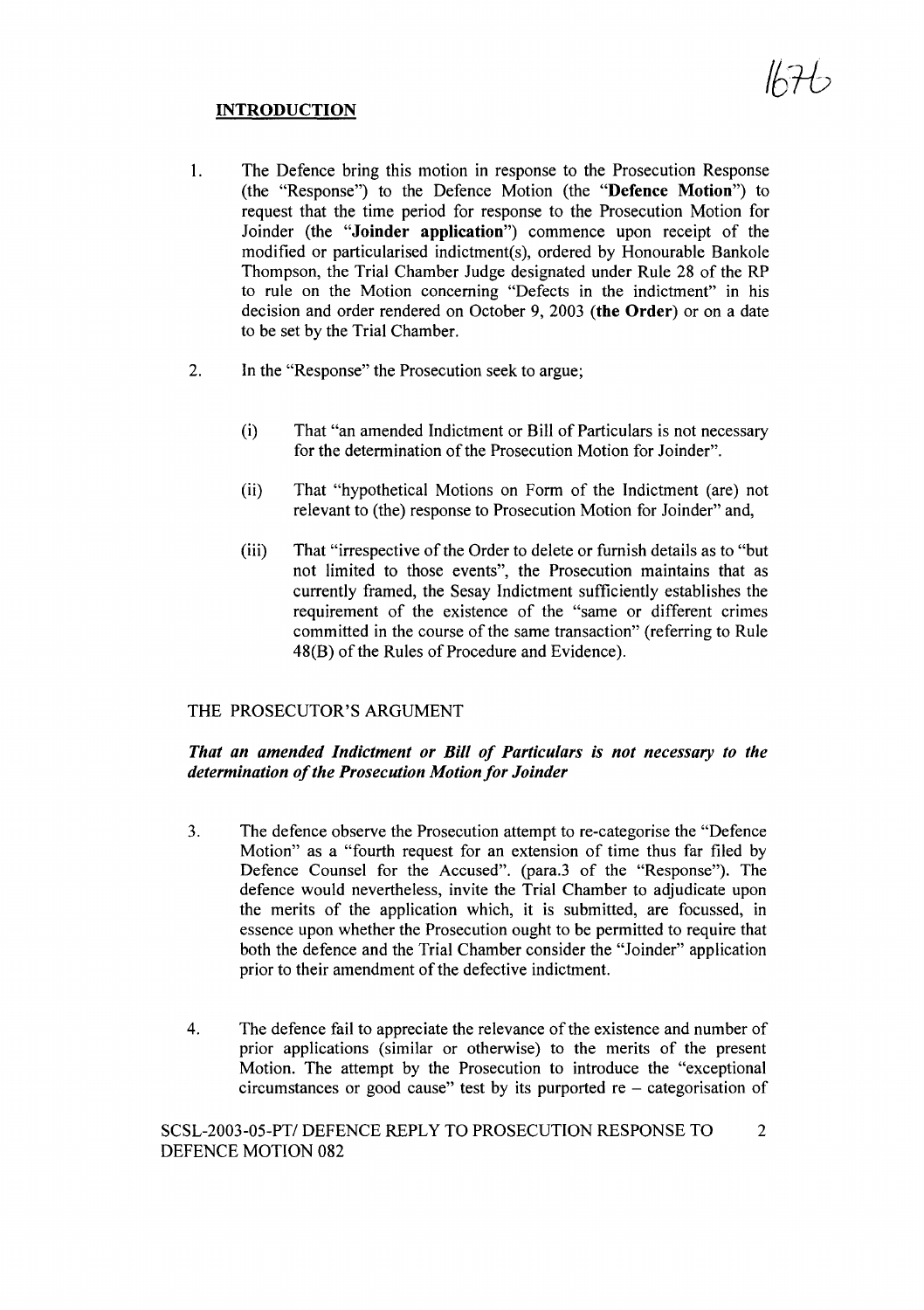the defence Motion serves only to allow the Prosecution to retain the advantage they presently possess (as regards both the defence and the Trial Chamber) in being able to ascertain "the precise allegations against the Accused" (see paragraph 33 of the Order).

- 5. In the event that the Prosecution's analysis is correct, the defence respectfully submit that the Trial Chamber's Order finding that the Accused's indictment *inter alia* is "objectionable in not specifying the precise allegations against the Accused", the consequential order to amend ought, nevertheless in the interests of justice, be considered to fall well within the meaning of "good cause".
- 6. The Prosecution's approach is contradictory and thus prays the Trial Chamber to conclude that "the Joinder" application should be acceded to *inter alia* because of
	- (i) the fact that the indictments are essentially identical against each accused" and,
	- (ii) (ii) that the Order does not affect the bulk of the facts alleged to be the basis for the common transaction (para 5 of The Response) whilst seeking to deny either the defence or the Trial Chamber the opportunity to enable those propositions to be either challenged or adjudicated upon.
- 7. Furthermore paragraphs  $23 29$  of The Response may well in the final analysis highlight practical considerations "as to how a joint trial serves the interest of justice given that the case brought against each accused is based upon the same body of evidence". It may also be that those considerations are "independent of any finding by the Trial Chamber as to whether such charges and crimes may be found in need of elaboration by the Prosecution" (see paragraph 6 of "the Response"). The fact that in the instant motion there are a number of considerations to be finely analysed and balanced only serves to highlight the necessity that all considerations (practical or technical, independent or inter -dependant) be adjudicated upon at the same time by the Trial Chamber and only when all parties are in possession of all the information which determines the interests of justice.
- 8. It is submitted that the alternative, would seem to again be "tantamount to pleading by ambush" (see "the Order" paragraph 33). The Prosecution approach could, by relying upon the mechanism of a Bill of Particulars, place themselves in a position where, were they to fail in their attempt to join the present defective indictments, they could nevertheless, force the issue to be re-adjudicated. The defence respectfully urge the Trial Chamber to resist this incremental approach as both unfair and unsatisfactory.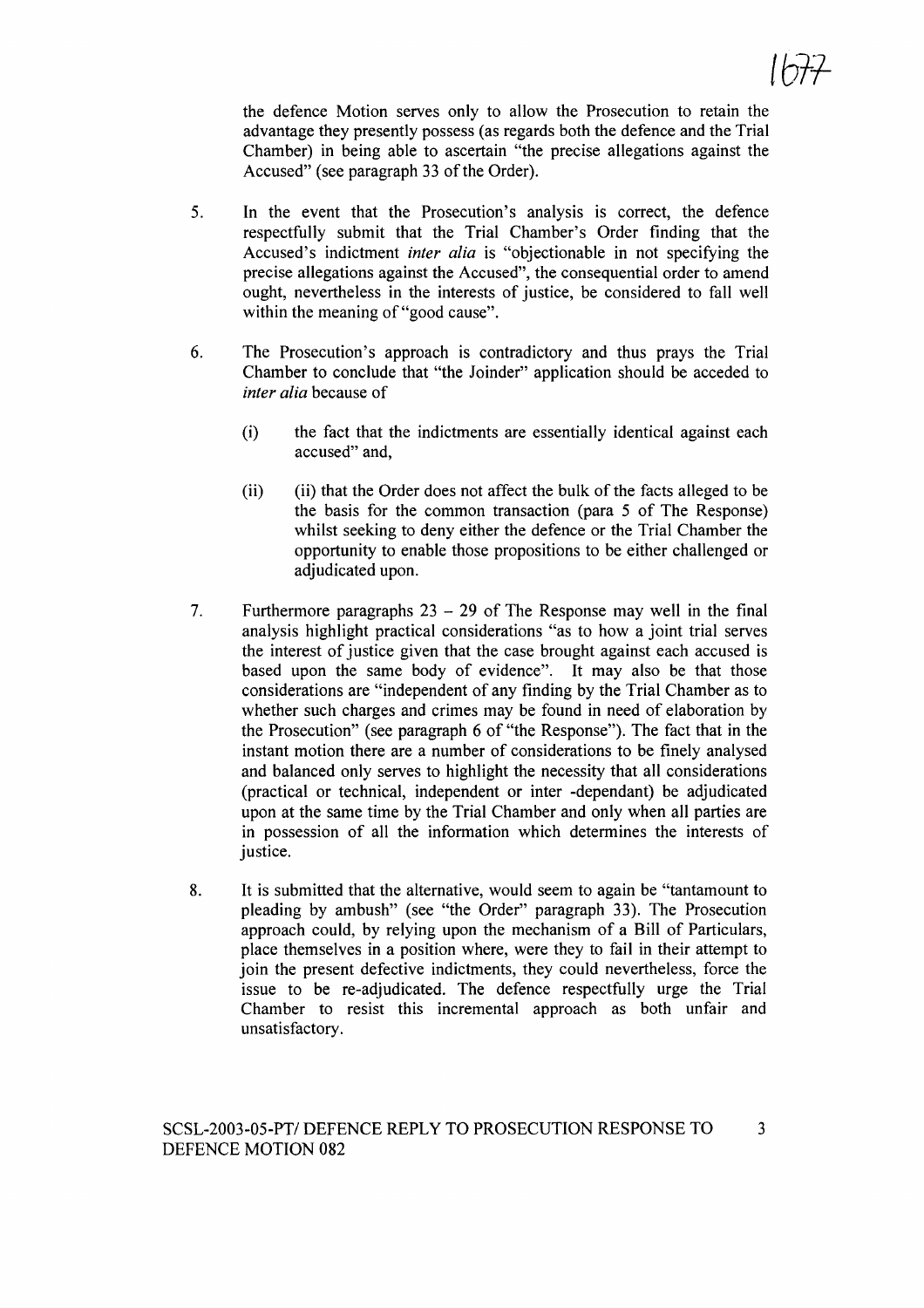*The Prosecution's Argument that there could thus be eventual Hypothetical Motions on Form of the Indictment Not Relevant to the Response to Prosecution Motion for Joinder.*

9. The Prosecution assert that the Defence application relies upon "hypothetical Motions" (paragraph 8 of the Response). It is submitted that this misrepresents the obvious and logical application of "the Order" to all the proposed  $\infty$  – accuseds' indictments. On the contrary, it is the Prosecution's prayer to have the Trial Chamber accept, in the absence of amended indictments, that they "would have no impact upon the basis and validity of the Prosecution Motion for Joinder" (see paragraph 8 of the Response) which introduces into the decision making process elements of the hypothetical with the attendant and consequential risks of uncertainty and injustice.

*The Prosecution Arugment that "irrespective of the Order to delete orfurnish details as to the specificities ofthe words in the Indictment, "but not limited to those events": Reply to the Prosecution contention that as currently framed, the Sesay Indictment sufficiently establishes the requirement ofthe existence ofthe "same or different crimes committed in the course of the same transaction" (referring to Rule 48(B) of the Rules of Procedure and Evidence).* 

- 10. The defence refer the Trial Chamber to the submission in "the Motion" and herein above. The merit (or otherwise) of the assertions contained within paragraph 9 of "the Response" remains uniquely and peculiarly within the sole knowledge of the Prosecution until such time as they comply with "the Order".
- 11. Finally the Defence note the plea by the Prosecution to the Trial Chamber to decide that applications for "subsequent extensions" be dismissed as not constituting "good cause" (paragraph 10 of their response). The defence limits its response to expressing its concern at this unusual proposal.

### **CONCLUSION**

There are many persuasive and cogent reasons why Joinder, in a given case, might be appropriate. The converse is also true. It is submitted that the defence, when advancing their case at a stage of the Proceedings when the indictment has been found to be materially defective, ought to be afforded the protections and safeguards which arise implicitly from a remedy of that defect.

Respectfully submitted,

### SCSL-2003-05-PT/ DEFENCE REPLY TO PROSECUTION RESPONSE TO 4 DEFENCE MOTION 082